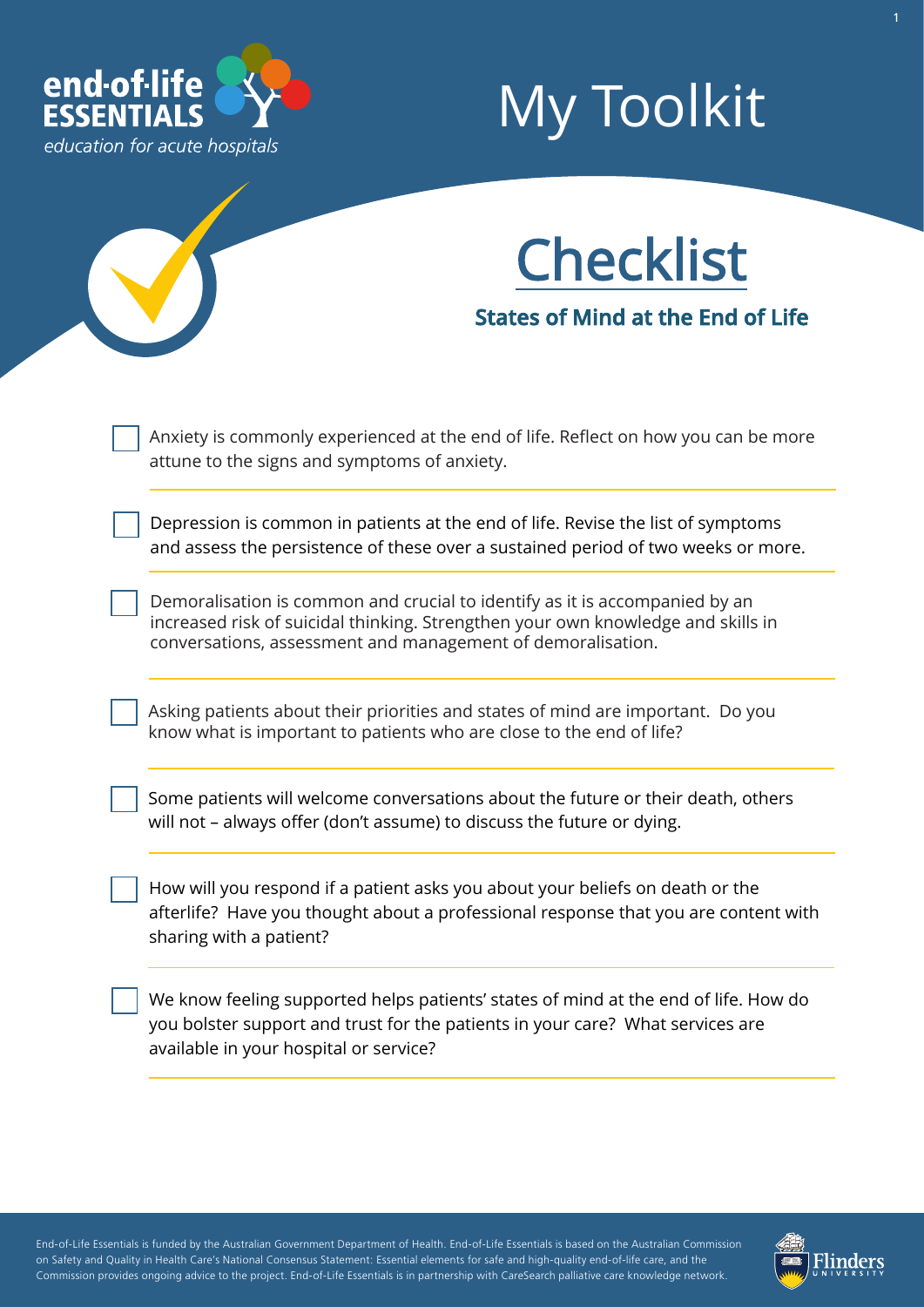

Conversations about how the patient managed in the past with life's ups and downs may be very useful in identifying resilient traits. Talking about negative emotions with a patient is ok, you will not induce sad thinking.

Be acquainted with services that offer counselling, psychological support, older people mental health services, pastoral care, music and art therapy, or exercise physiologists.

Remember that the patient's despair and suffering is not yours. Explore your own philosophy in dealing with death and end of life care. Other support options might include the Employee Assistance Scheme or talking to your GP or a trusted colleague.

Make yourself aware of the ACSQHC End-of-Life Care Audit toolkit. Find the person in your organisation responsible for QA and bring it to their attention: [https://www.safetyandquality.gov.au/our-work/end-life-care/end-life-care-audit](https://www.safetyandquality.gov.au/our-work/end-life-care/end-life-care-audit-toolkit)toolkit

**For resources go to the My Toolkit pages in End-of-Life Essentials website: <https://www.endoflifeessentials.com.au/>**

End-of-Life Essentials is funded by the Australian Government Department of Health. End-of-Life Essentials is based on the Australian Commission on Safety and Quality in Health Care's National Consensus Statement: Essential elements for safe and high-quality end-of-life care, and the Commission provides ongoing advice to the project. End-of-Life Essentials is in partnership with CareSearch palliative care knowledge network.

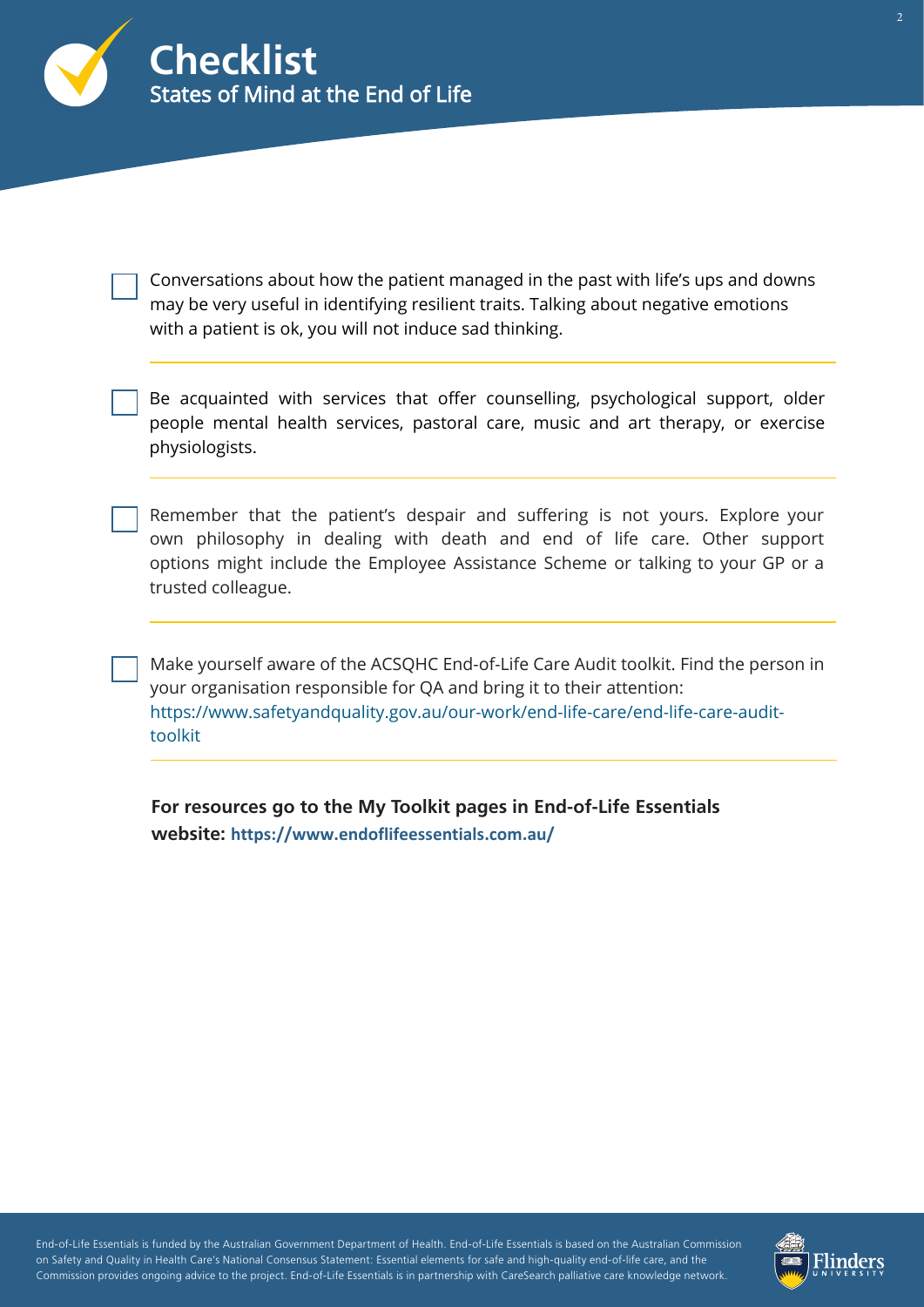

### My Toolkit



**States of Mind at the End of Life**

[Cancer Council Facing End of Life: A guide for people dying with cancer, their families](https://www.cancer.org.au/assets/pdf/facing-end-of-life) and friends

#### **Videos, Blogs and Podcasts**

From The Palliative Care Bridge:

- Professor Meera Agar - [Delirium and Depression](http://www.palliativecarebridge.com.au/resources/delirium-and-depression)
- Dr Sarah Thompson [Anxiety and sleep disturbances](http://www.palliativecarebridge.com.au/resources/anxiety-and-sleep-disturbances)
- Dr Sarah Thompson [Depression](http://www.palliativecarebridge.com.au/resources/depression)

### **Further Reading**

This paper discusses techniques and challenges in delivering SEGT:

Kissane DW, Grabsch B, Clarke DM, Christie G, Clifton D, Gold S, Morgan A, McDermott F, Smith GC. Supportive-expressive group therapy: the transformation of existential ambivalence into creative living while enhancing adherence to anti-cancer therapies. Psycho-Oncology 2004; 13:755-768. [doi: 10.1002/pon.798.](https://pubmed.ncbi.nlm.nih.gov/15386637/)

This paper provides a review of techniques or approaches to reduce existential suffering:

Kissane, DW. The relief of existential suffering. Archives of Internal Medicine 2012 Oct; 172(19):1501-1505, [doi: 10.1001/archinternmed.2012.3633](https://pubmed.ncbi.nlm.nih.gov/22945389/)

End-of-Life Essentials is funded by the Australian Government Department of Health. End-of-Life Essentials is based on the Australian Commission on Safety and Quality in Health Care's National Consensus Statement: Essential elements for safe and high-quality end-of-life care, and the Commission provides ongoing advice to the project. End-of-Life Essentials is in partnership with CareSearch palliative care knowledge network.